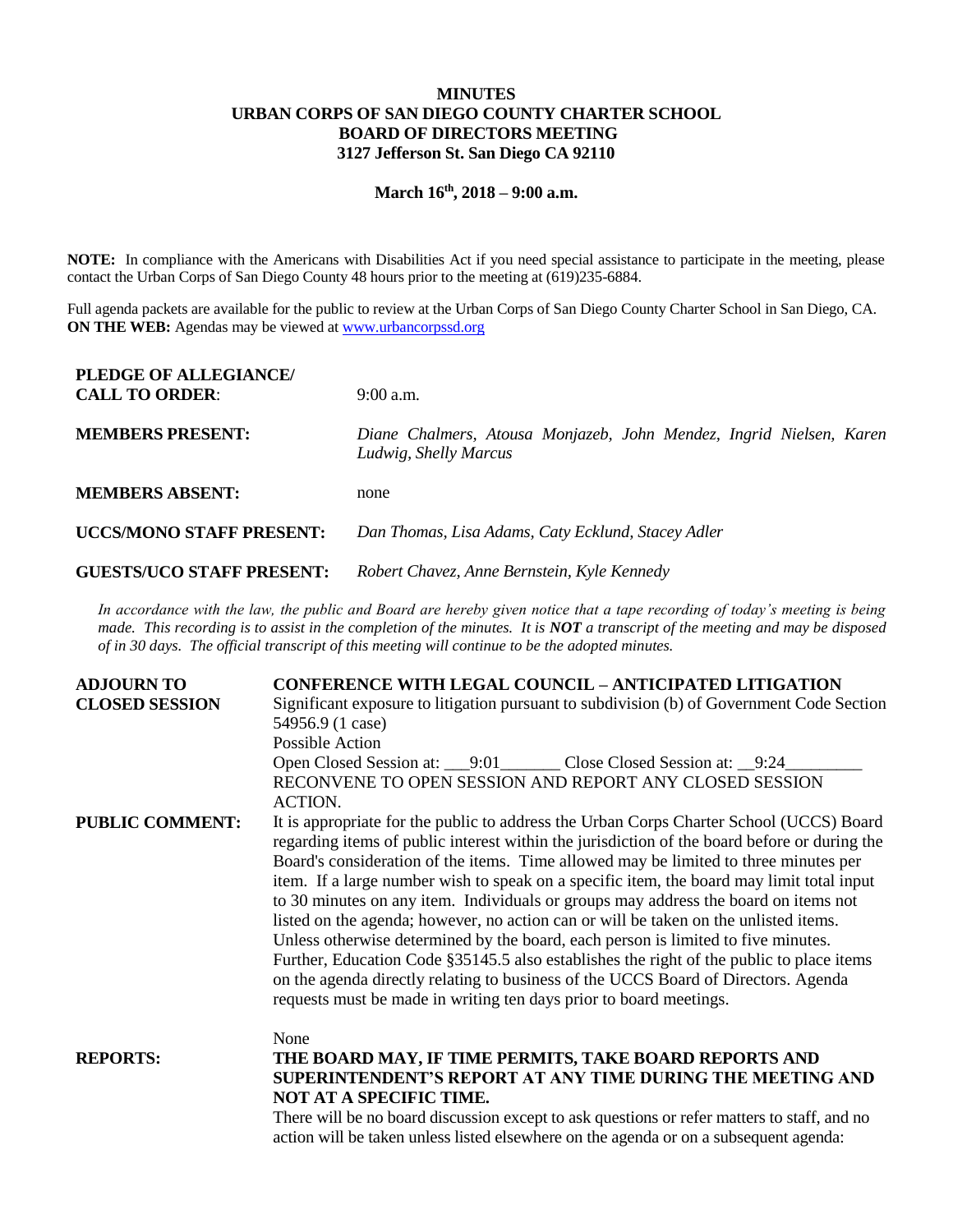# **CONSENT AGENDA:** All consent agenda items for the URBAN CORPS CHARTER SCHOOL BOARD OF DIRECTORS are considered to be routine and will be enacted by one motion unless a board member requests separate action on a specific item. Approval recommended on all items listed:

### **Warrant Registers & December 2017 Meeting Minutes—**

*Karen motions to accept Consent Agenda for Warrant Registers and December 8th 2017 meeting minutes. Atousa seconded the motion and the motion carries. The consent agenda is approved.* 

### **INFORMATIONAL**: **1.** Form 700 – *Discussion regarding the completion of submission of the Form 700 for each Board member. Forms need to be submitted to Mono County by April 2nd , 2018.*

### **NEW BUSINESS:**

### **1.** Action Item — Approval of Interim Financials

*Caty explains that the biggest change to the financials was the ADA adjustment from 245 to 240 due to projection that the 245 goal would not be met by P2 cutoff in April. This adjustment reduces revenue by \$51,000. However, there was an increase in other local revenue of \$30,000 from projections based on actual employee training program expenditures. Net effect is a \$21,000 loss in revenue. Certificated salaries were increased based on actuals in encumbrance. Savings could also occur from decreased spending in classified and substitute salaries and benefits. Increases in supplies were the result of lottery funds not fully budgeted in first interim, which was received from carry over from 16/17. Increases in services and operating expenses adjusted to expenditures in employee training program to match increases in revenue. Multi-year projection for 17/18, 18/19 and 19/20 school years includes last year of 6% increases from the Governor's funding gaps in 18/19, after which funding will settle back into cost of living increases at 1-2%. Salaries listed are based on current employees and projected increases in STRS after the 17/18 school year. These numbers could be adjusted based on changes in staffing. Charter projected to end year at 17% reserve. Reserve projected to increase to 26% and 24% in the multi-year projection. Shelly motions to approve interim financials, which was seconded by Atousa and the motion caries; abstained by Ingrid Neilson.* 

**2.** Action Item —Approval Schoolwide Safety Plan

*Dan reported updates to schoolwide safety plan including plans to work with local law enforcement to further develop drill plans for fire, safety, and active shooter situations. Robert Chavez reported on upcoming grant awards which will be used to upgrade campus security including new gates, lighting, and coded entry secure front door. Karen motions to approve Schoolwide Safety Plan, which was seconded by Ingrid and the motion caries.* 

#### **OLD BUSINESS:** *None*

# **PRINCIPAL'S REPORT:**

*The Dean of Education, Dan Thomas reported that the LCAP update process is scheduled to begin Monday, March 26th .*